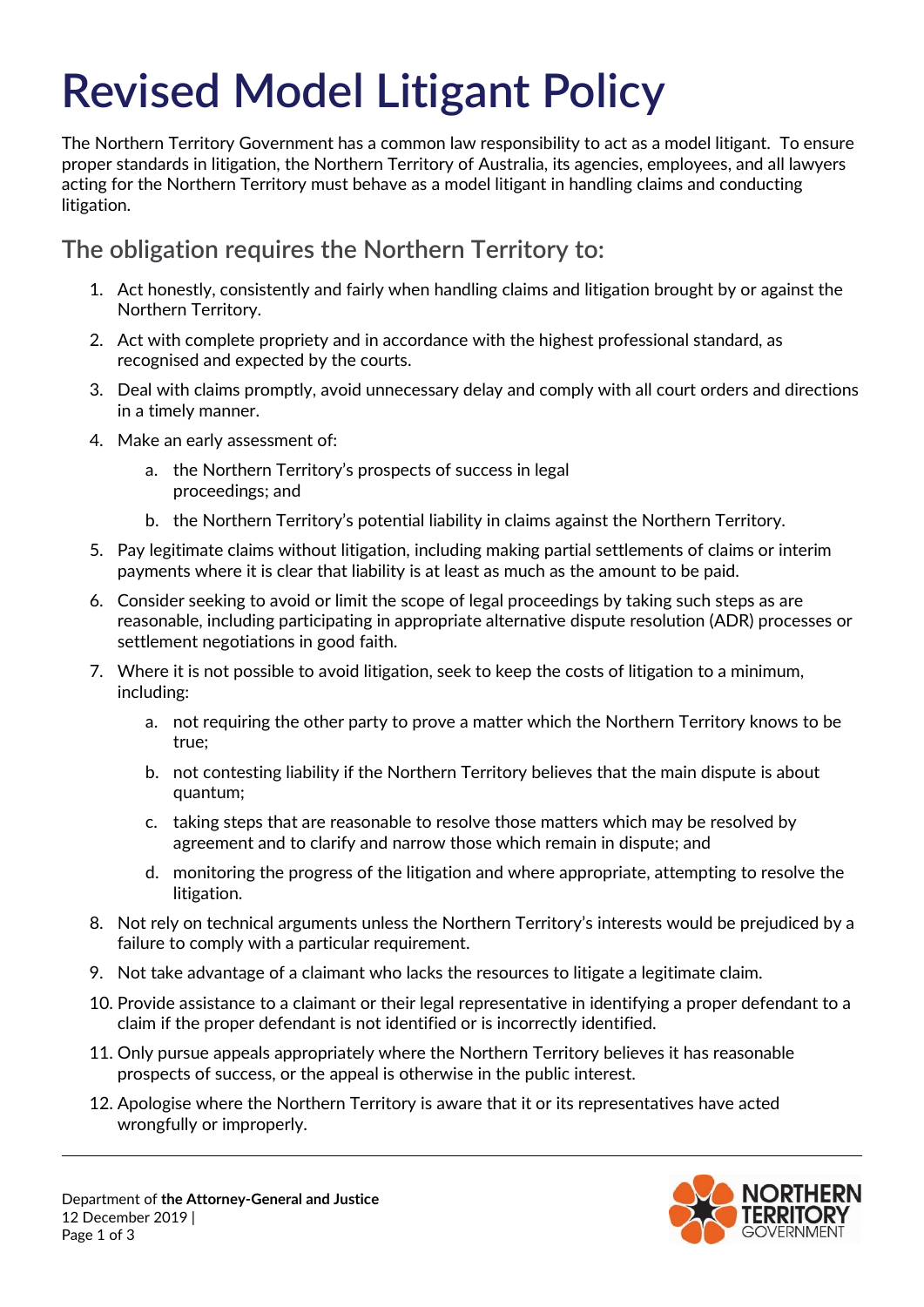#### **EXPLANATORY NOTES:**

- 1. The obligation does not prevent the Northern Territory from acting firmly and properly to protect its interests. The Northern Territory should appropriately test claims, and claim privilege or public interest immunity where applicable.
- 2. The Northern Territory may rely on the Limitation Act where it is appropriate to do so. For claims alleging child abuse within the meaning of the Limitation Act, see Complementary Guiding Principles.
- 3. The obligation does not prevent the Northern Territory from seeking security for costs where appropriate.
- 4. The Northern Territory, where appropriate to do so, should oppose oppressive subpoenas and oppressive requests for disclosure, apply to strike out untenable claims, seek costs, and pursue the recovery of costs.